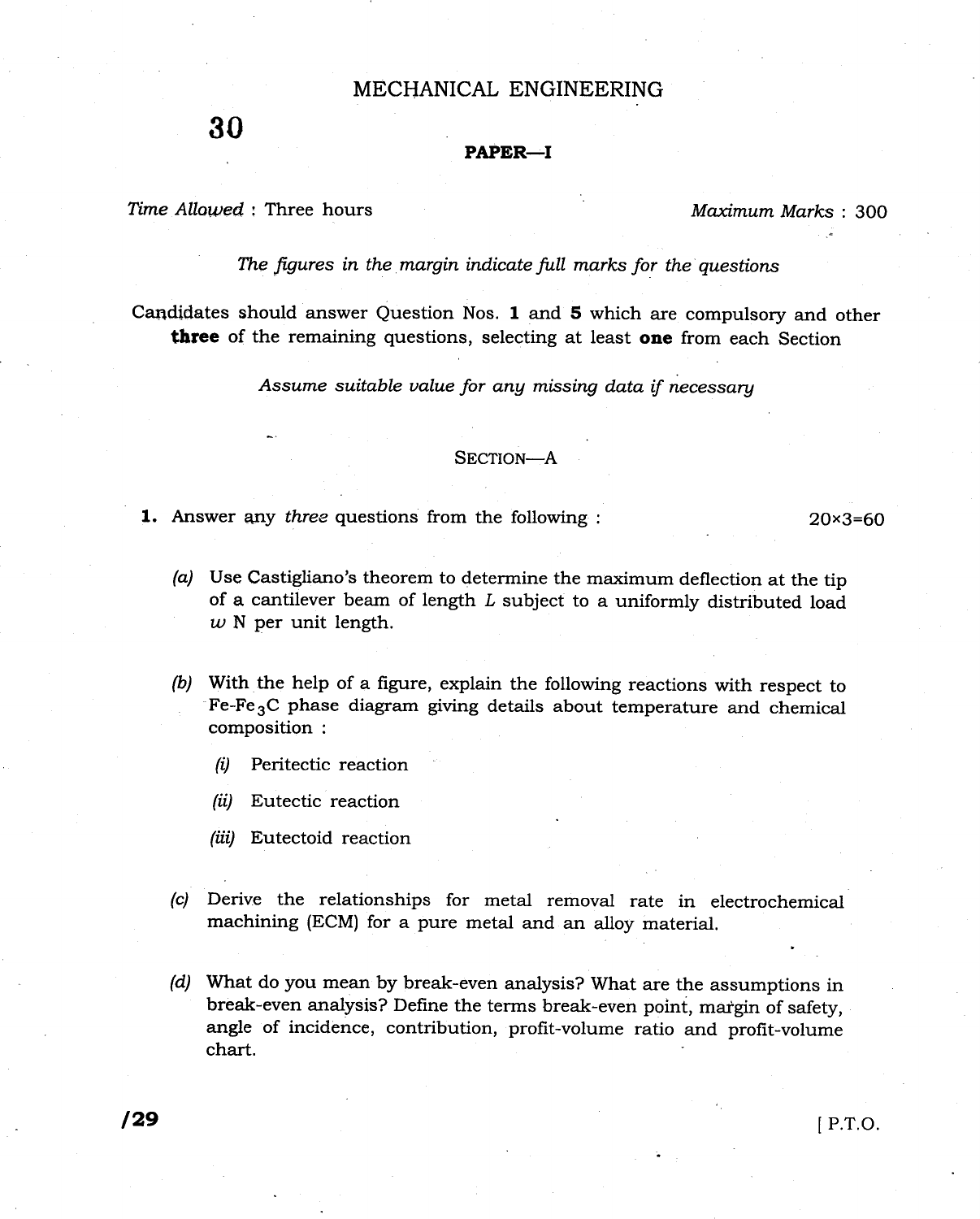**2.** (a) A project consists of nine activities starting from A to I. Draw the network of the project from the following relationships among the various activities : 20

A and B run simultaneously

 $C$  follows  $A$  and precedes  $F$ 

 $D$  follows  $A$  but precedes  $E$ 

 $F$  follows  $B$  but precedes  $G$ 

 $G$  follows  $F$  but precedes  $H$ 

 $H$  follows  $G$  but precedes  $E$ 

G and I start concurrentlY.

 $E$  and  $I$  terminate at the same time

(b) The planning budget of  $M/s$  PG Industry is given below :

| Budgeted cost $\rightarrow$ | Fixed $(\bar{r})$ | Variable $(\vec{\tau})$ |
|-----------------------------|-------------------|-------------------------|
| Particulars                 |                   |                         |
| Direct material             |                   | 9,00,000                |
| Direct labour cost          |                   | 10,00,000               |
| Factory overheads           | 8,00,000          | 3,00,000                |
| Administrative              | 6,00,000          | 2,00,000                |
| Overheads                   | 6,00,000          | 4,00,000                |
| Distribution cost           |                   |                         |
| Budgeted profit             |                   | 8,00,000                |

The budgeted sale volume is 200000 units with sales price of  $\bar{f}$  25. Determine the break-even profit, if -

- $(i)$  10% increase is effected in the fixed cost;
- $(ii)$  10% increase is effected in the variable cost;
- (iii) there is an increase of 10% in sales price, which will reduce the sales volume by 5%.
- 3. (a) The controlling force in a spring controlled governor is 1500 N and 832.5 N when the radii of rotation of the balls are 2O0 mm and 130 mm respectively. The mass of each ball is 8 kg. If the controlling force curve is a straight line, determine the controlling force and the speed of rotation when the radius of rotation is 150 mm. Find also the increase in the initial tension so that the governor is isochronous. What will be the isochronous speed?

30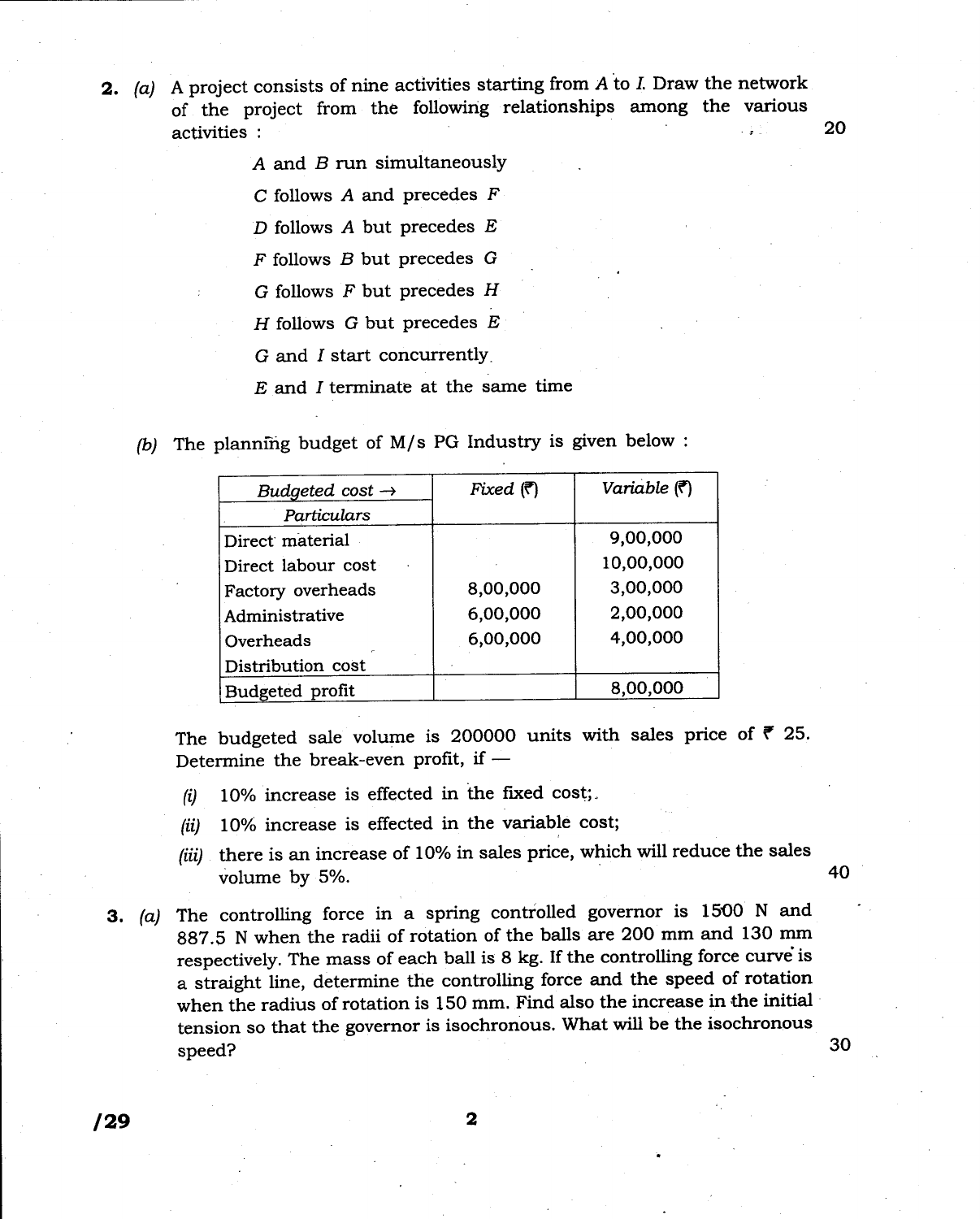- (b) In an epicyclic gear train, the internal wheels  $A$  and  $B$ , and the compound wheels  $C$  and  $D$  rotate independently about axis  $O$ . The wheels  $E$  and  $F$ rotate on pins fixed to the arm G.  $E$  gears with A and C, and F gears with B and D. All the wheels have same module and the number of teeth on wheels C, D, E, and F are respectively 28, 26, 18 and 18.
	- $(i)$  Sketch the arrangement.
	- (ii) Find the number of teeth on A and B.
	- (iii) If the arm G makes 100 r.p.m. in clockwise direction and wheel  $A$ makes 10 r.p.m. in the counter-clockwise direction, find the speed of wheel B. 30
- 4. (a) The melting point of metal A is 650 °C and that of metal B is 450 °C. When A and B are alloyed together, they do not form any compound or intermetallic phase but they form an eutectic of composition 40% A and 60% B which solidifies at 300 °C. The maximum solid solubilities of B in A and A in B are respectively 20% of B and 10% of A at 300°C and remain constant from that temperature to room temperature. Assume the solvus, solidus and the liquidus lines to be straight, draw the phase diagram for the alloy system and determine -
	- (i) the range of solidification temperature for alloy of 15%  $B$ ;
	- (ii) for the same alloy, the amount of phases present at 400  $°C$ ;
	- (iii) the amount of phases present for the alloy of 70%  $B$  at 280 °C. 40
	- (b) How are the crystallographic planes and directions specified in hexagonal close-packed system? With a figure, write the indices for the basal plane, one of the prismatic planes and one of the pyramidal planes.

### SECTION-B

- 5. Answer any three questions from the following :
	- (a)  $(i)$  Differentiate between the following :
		- l. Lower pair and Higher pair

2..Turning pair and Sliding pair

3. Mechanism and Machine

(ii) How does a Porter governor differ from a Watt governor? What is meant by effort of a governor? Derive an expression for the same for a Porter governor. 20

20

2Ox3=60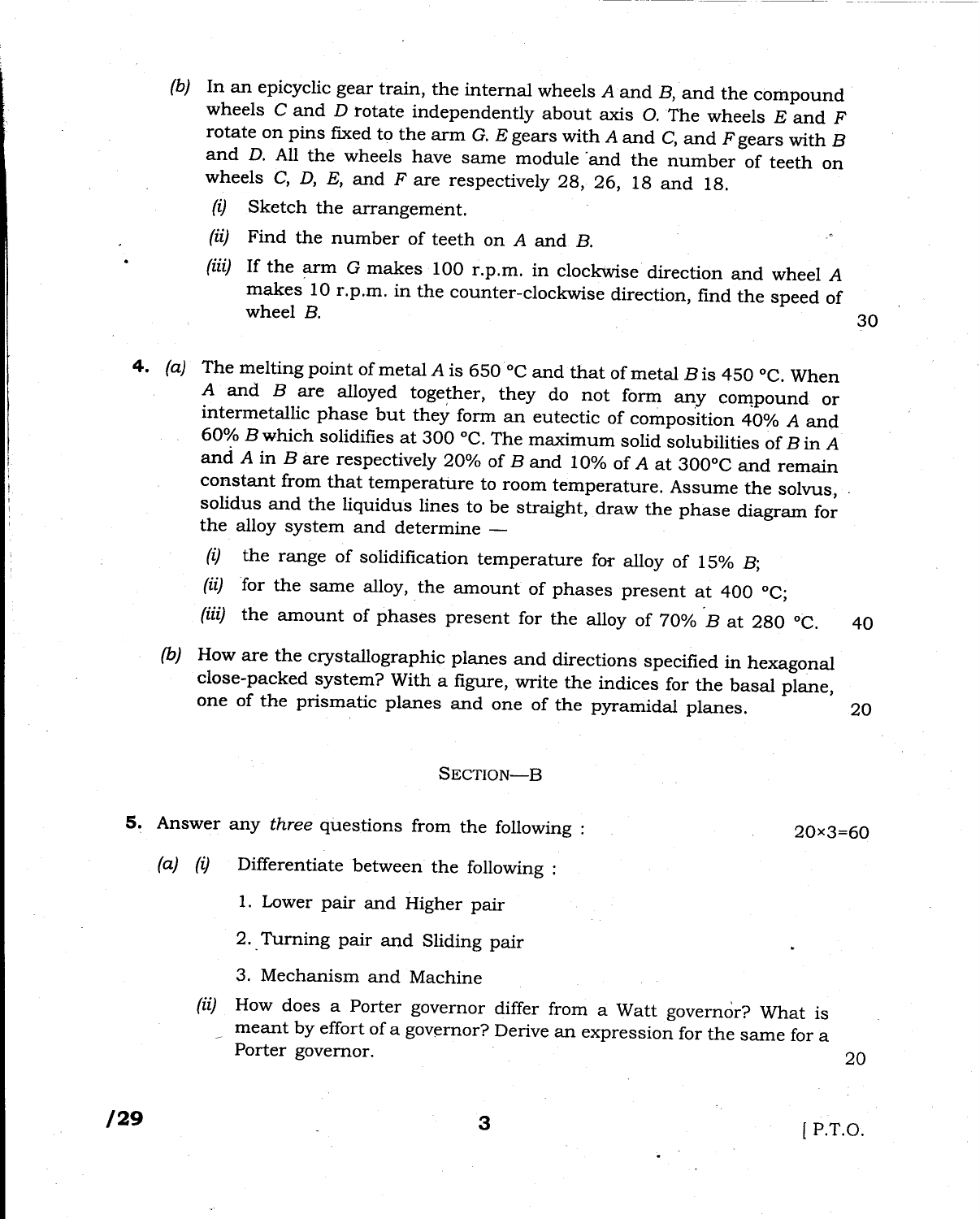(b) Derive the relationship for a flat-belt drive with usual notations :

$$
\frac{T_1}{T_2}=e^{\mu\theta}
$$

Define the terms involved in the above equation. on which of two wheels in an open-belt drive,  $\theta$  is measured and why?

- $(c)$   $(i)$ What is meant by chip reduction coefficient? Establish a relation among  $t_1$ ,  $t_2$ ,  $\alpha$  and  $\phi$ , where
	- $t_1$  = uncut chip thickness
	- $t_2$  = chip thickness

 $\alpha$  = rake angle of tool

 $\phi$  = shear angle

Erplain the experimental determination of chip reduction coefficient.

(ii) Explain the 'minimum energy principle' as applied to machining processes and using this principle and Merchant circle Diagram, . derive the following relationship (Merchant First Solution) :

$$
2\phi+\lambda-\alpha=\frac{\pi}{2}
$$

where,  $\phi$  = shear angle

 $\lambda$  = friction angle

 $\alpha$  = rake angle of the tool

- With reference to manual part programming in NC machine tools, define preparatory functions, absolute and incremental coordinate system group, miscellaneous functions, cutter radius compensation and canned cycle.  $(d)$   $(i)$ 
	- (ii) Explain each step in the following part program :

8

20

20

12

NOO1 G92 XO Y0 zo NO02 G90 NO03 G00 x25.o Y25.0 Z2.O T01 53000 M03 N004 G01 Z-t2.O F120 N005 Y75.0 N006 x65.0 N007 Go2 Y25.0 r0 J-35.0 N008 x25.0 NO09 Z2.0 N010 G00 Z50.0 M05 N011 X0 Y0 N012 M30

 $\sqrt{29}$  4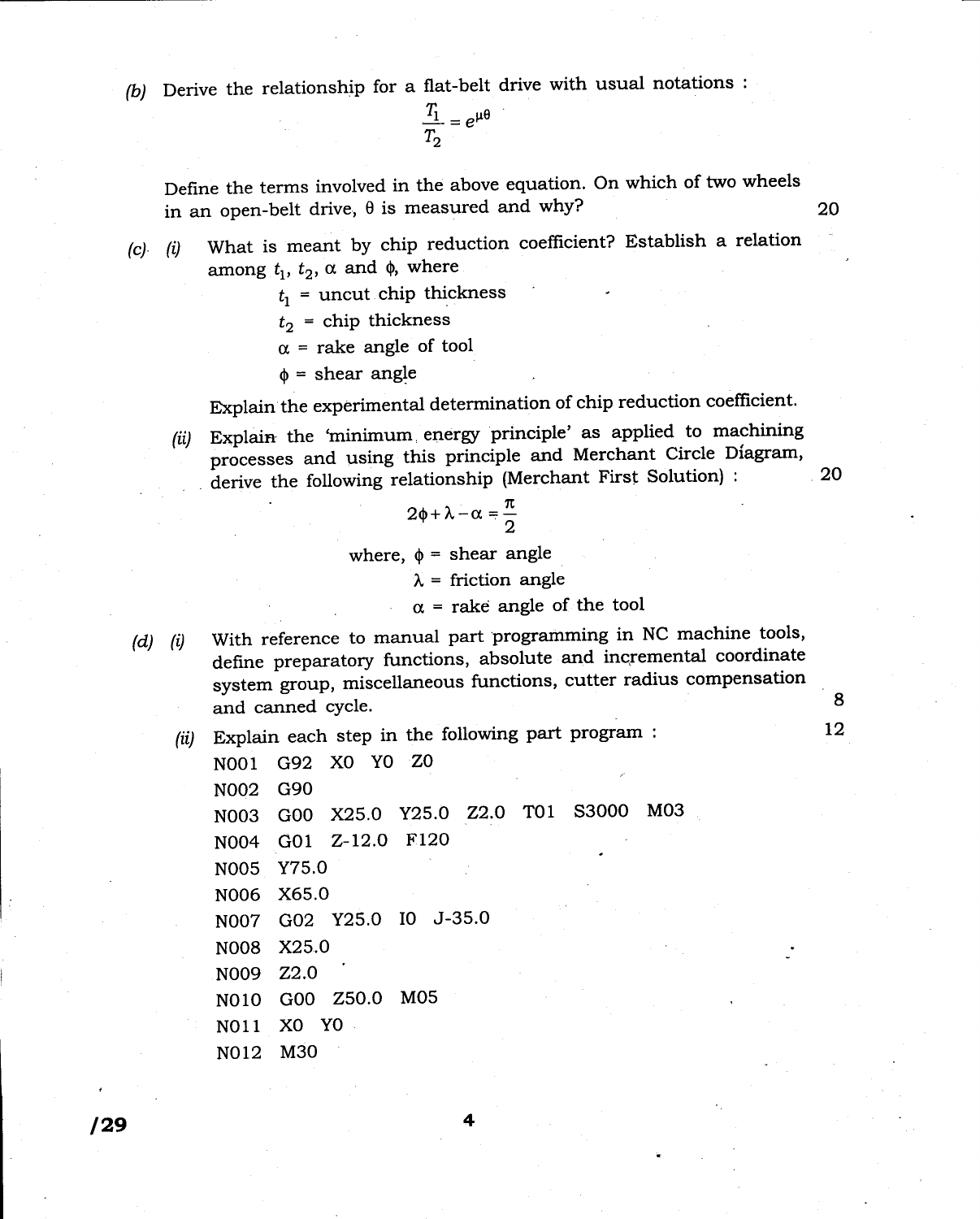6. (a) Determine the normal and shearing stress intensities on a plane inclined at an angle  $\theta$  to the axis of a bar of uniform cross-section loaded in axial<br>tension at each end. Also, determine the magnitude and direction of the<br>maximum shearing stress in the bar. Take P as the load,  $\sigma_x$  as the n

40

20

30

30

- 60 kN applied at each end of the bar. Determine the normal and shearing stress on a plane inclined at  $30^{\circ}$  to the direction of loading. Determine also the maximum shearing stress. Solve the problems both by numericall (b) A bar of cross-section 850 mm<sup>2</sup> is acted upon by axial tensile forces of
- 7, (a) what is whirling of a shaft? what are the causes behind the whirling? How is critical. speed of a shaft determined?
	- shown in the figure, which is constrained to move in the vertical direction only. (Take  $n=1$ ) (b) Find the natural frequencies and the mode shape of a spring-mass system



- (Spring\_mass system)
- 8. (a) How do the following parameters affect the material removal ultrasonic machining (USM)? Explain how the optimum values above parameters are set : rate in ultrasonic machining (USM)? Explain how the optimum values of the

30

- $(i)$  Static load on the tool
- (ii) Amplitude of vibration
- (iii) Frequency of vibration

l2e

5

lP.T.o.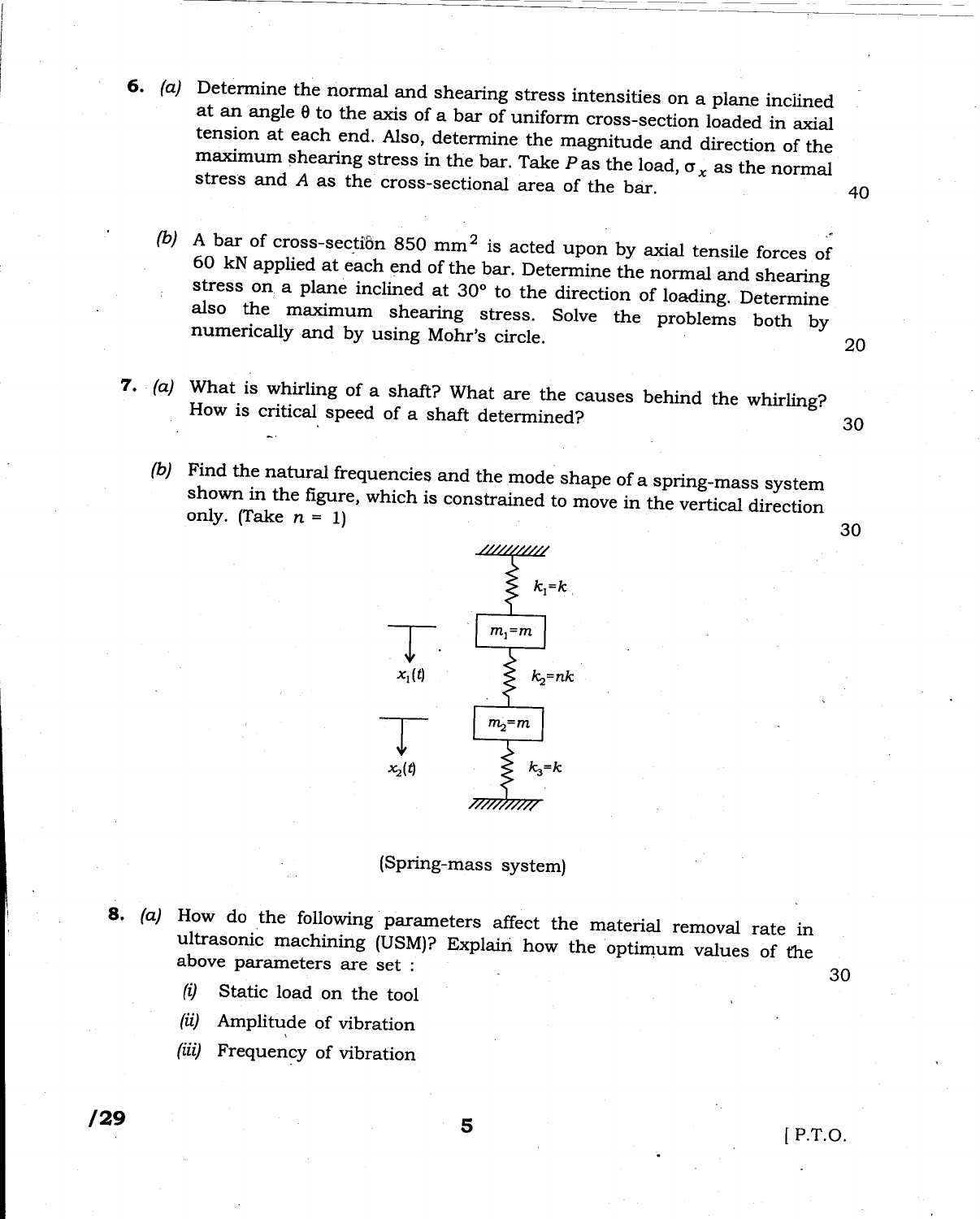A metal moulder enterprise manufactures dies and gear blanks. The table below shows the resources consumed and unit profit. The management of the enterprise wants to determine the optimum number of dies and gear blanks to be manufactured to maximise the total profit. Solve the problem graphically :

| <b>Resources</b> | Dies | Gear blanks | Availability |
|------------------|------|-------------|--------------|
| Metal (tonnes)   | 30   | 20          | 300          |
| Labour (hr)      |      |             |              |
| Profit           |      |             |              |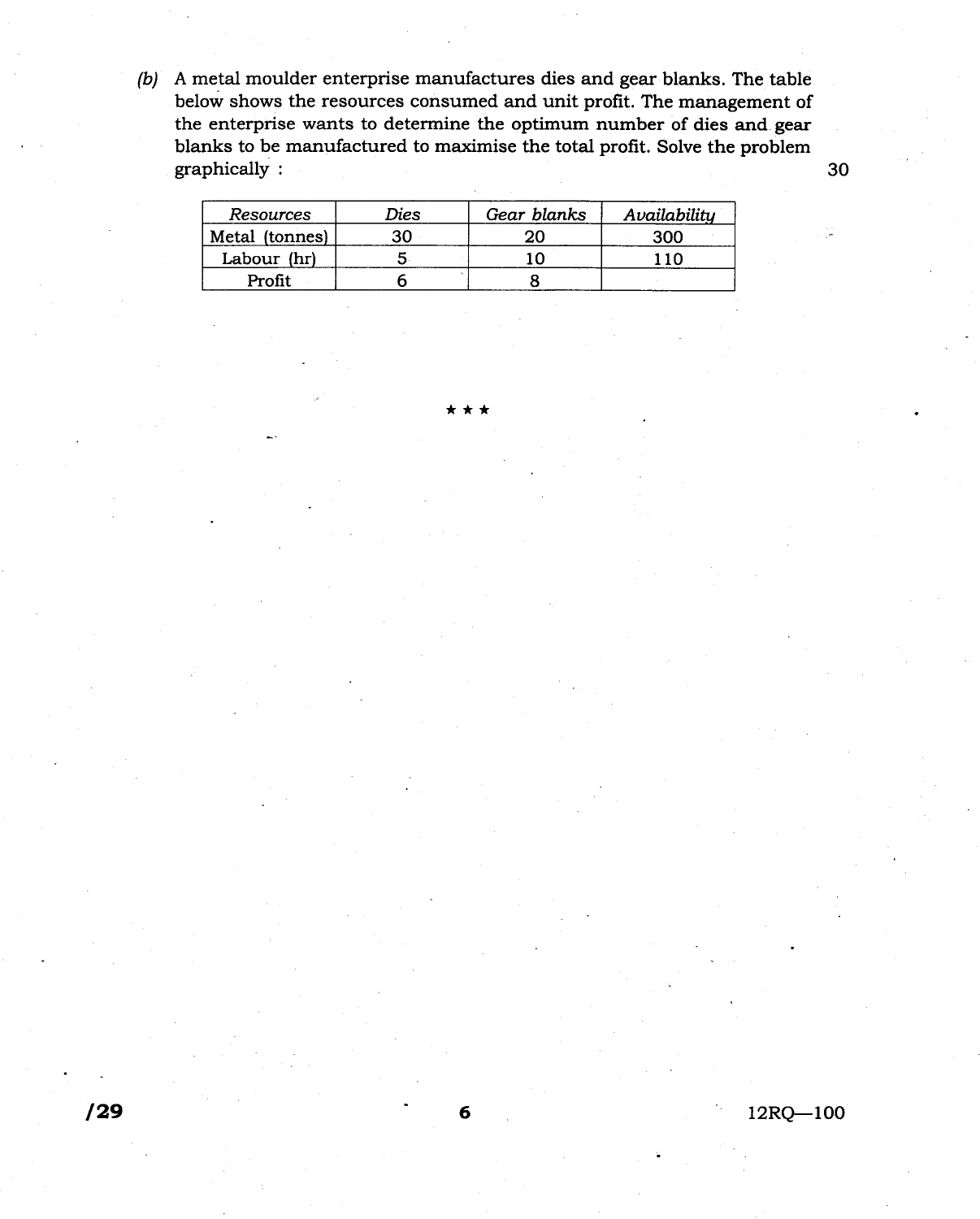# MECHANICAL ENGINEERING

100

### PAPER-II

Time Allowed: Three hours

Maximum Marks: 300

20x3=60

8

6

6

8

The figures in the margin indicate full marks for the questions

Answer Question Nos. 1 and 5 which are compulsory<sup>-</sup>and *any* three from the rest, selecting at least one from each Section

Assume suitable value for any missing data if necessary

### SECTION-A

- **1.** Answer any *three* questions from the following :
	- (a)  $\ddot{\theta}$  Define the terms mechanical efficiency, volumetric efficiency, specific fuel consumption and specific power output with respect to an IC engine.
		- (ii) What is meant by engine rating? Discuss the design and performance data for SI and CI engines.
		- (iii) With a figure for the system, explain the common rail fuel injection system.
	- $(b)$   $(i)$ In Kolkata, during a day in summer, a man wants to beat the heat by closing the windows and doors in his living room and keeping open the refrigerator door. Considering the room including refrigerator as a system, evaluate the situation applying the 'first law of thermodynamics'. Assume walls, windows and doors of the room are to be non-conducting.
		- (ii) A stream of gases at 7.5 bar, 750  $^{\circ}$ C and 140 m/s is passed through a turbine of a jet engine. The steam comes out of the turbine at 2<sup>.</sup>0 bar, 550 °C and 280 m/s. The process may be assumed to be adiabatic. The enthalpies of the gas at entry and exit are 950.kJ/kg and 650 kJ /kg, respectively. Determine the power capacity of the turbine if the gas flow rate is 5 kg/s.
	- Describe a simple vapour-compression refrigeration cycle with its flow diagram.  $(c)$   $(i)$

8

I P.T.O.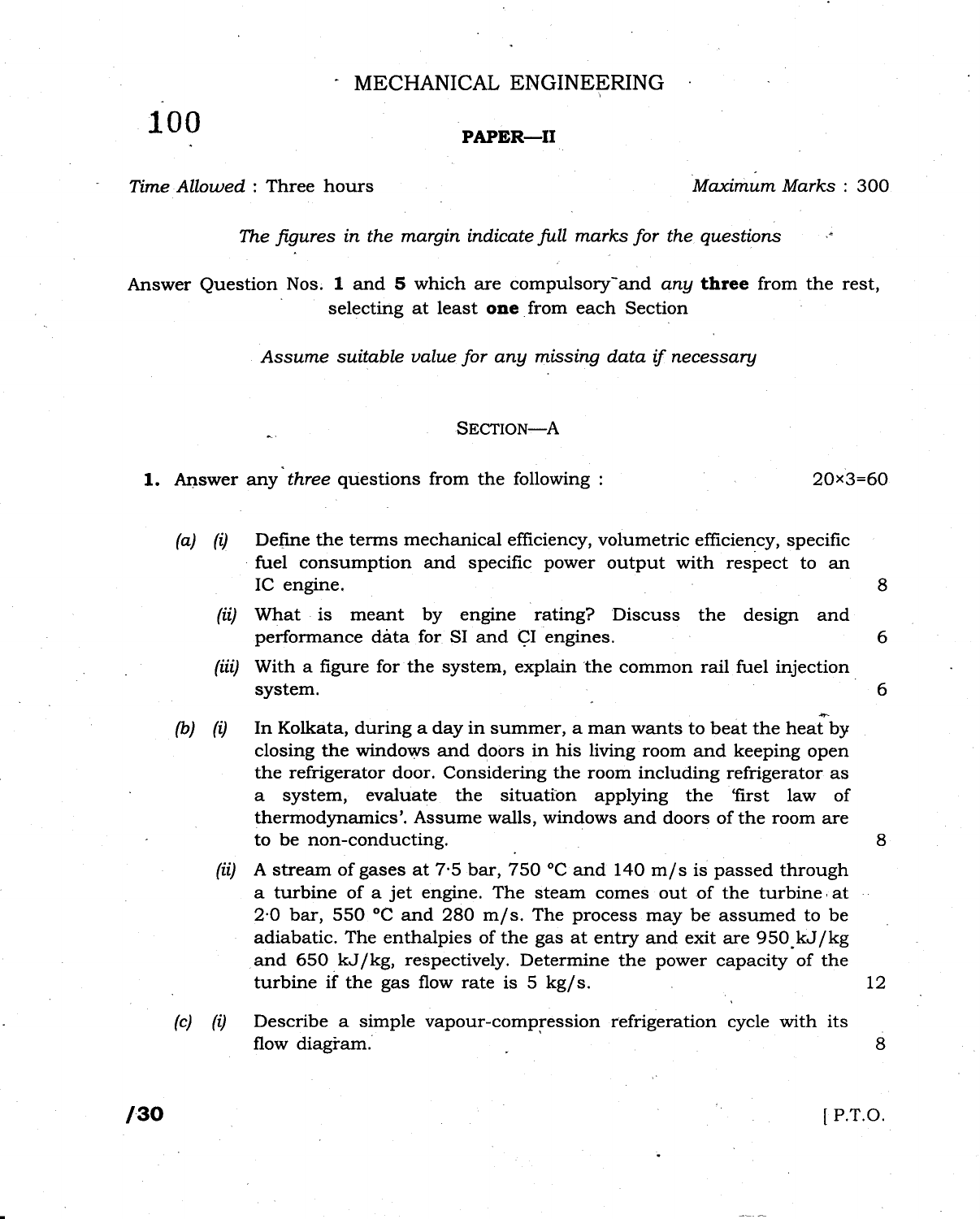- $(ii)$ . A cold-storage plant is required to store 20 tonnes of fish. The temperature of the fish when supplied is  $25$  °C. The required storage temperature of fish is  $-8$  °C. Specific heats of fish above and below freezing point are  $2.93 \text{ kJ/kg}$ <sup>o</sup>C and  $1.25 \text{ kJ/kg}$ <sup>o</sup>C, respectively. Freezing point and latent heat of fish are  $-3$  °C and 232 kJ/kg, respectively. If the cooiing is to be achieved within 8 hours, determine the capacity of the machine. If the actual COP is one-fourth of the Carnot COP, find also the power required to run the plant.
- Explain base, intermediate and peaking load as applied to a power plant. Why are the base-load power plants loaded heavily?  $(d)$   $(i)$ 
	- List the factors to be considered for selection of location for conventional base-load thermal power plants. What are the additional factors to be considered for a nuclear power plant? (it)
- 2. (a) What is fouling as applied to heat exchangers? What are the effects of fouling? Explain the different categories of fouling. Derive an equation'for overall heat-transfer coefficient  $(U_0)$  based on outer tube surface of a heat exchanger. Both inside and outside surfaces of the tube are fouled by deposit formation.
	- (b)  $\,$  Determine the overall heat-transfer coefficient based on outer surface of a brass tube with inside and outside diameters  $2.5$  cm and  $3.34$  cm, respectively with thermal conductivity of 110 W/m- $\degree$ C for the following conditions :

The inside and outside heat-transfer coefficients are respectively 1200 W/m<sup>2</sup>-°C and 2000 W/m<sup>2</sup>-°C; fouling factors for the inside and outside surfaces are  $0.00018 \text{ m}^2$ -°C/W.

- 3. (a) Explain briefly :
	- $(i)$  Rayleigh flow
	- (ii) Fanno flow
	- (b) A centrifugal compressor has a pressure ratio of  $4/1$  with an isentropic efficiency of 80% when running at 15000 rpm and inducing air at 20  $^{\circ}$ C. Guide vanes at inlet give the air a pre-whirl of 25" to the axial direction'at all radii and the mean diameter of the eye is 250 mm; the absolute air velocity at inlet is 150 m/s. At exit the blades are radially inclined and the impeller tip diameter is 590 mm. Calculate the slip factor of the compressor. Take,  $C_p$  of air = 1.005 kJ/kg-K.

13'o

 $\overline{\mathbf{2}}$ 

20

40

12

8

12

36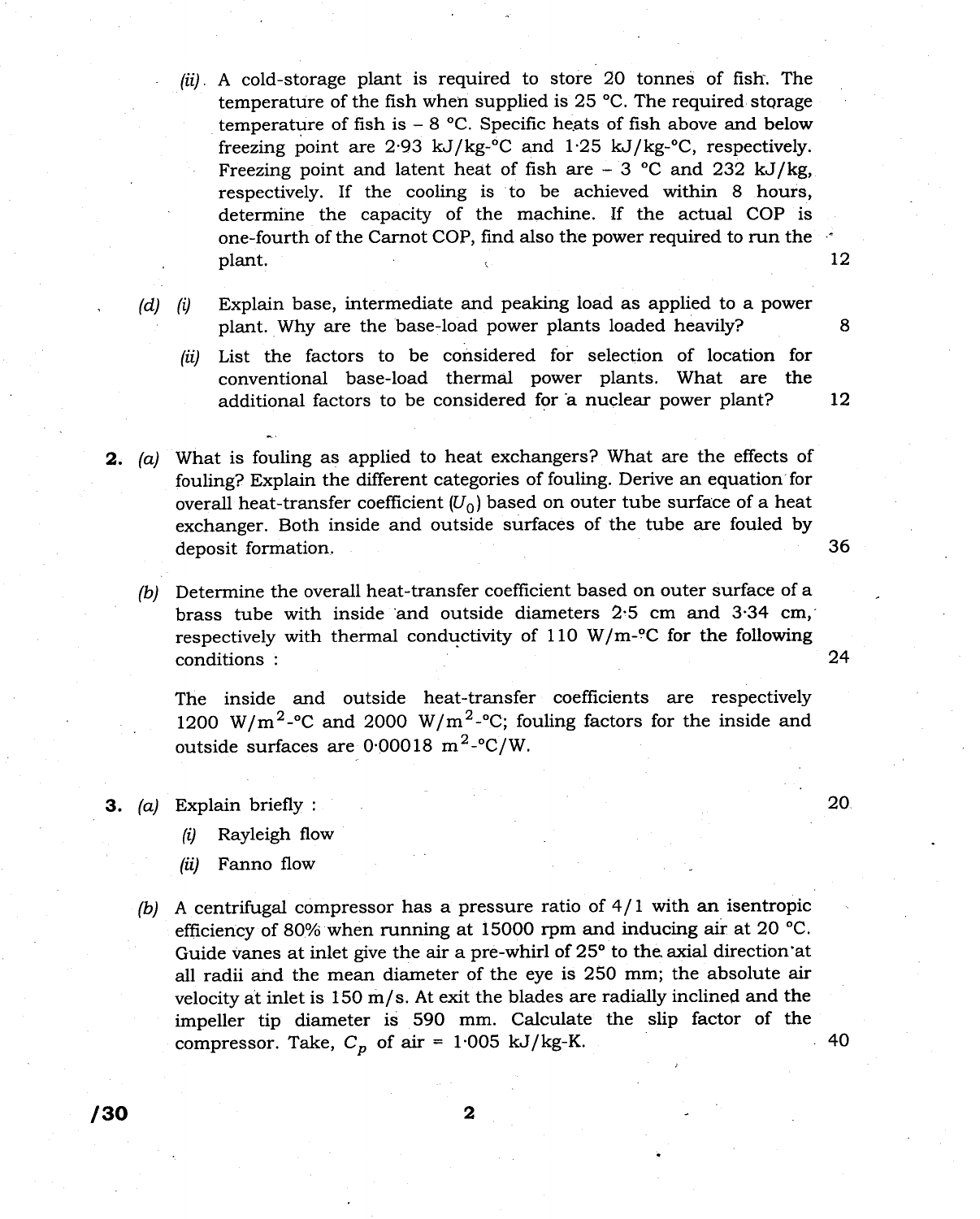- 4 (a) Name some modern high-pressure boilers.What are the advantages of high-pressure boilers? Explain the unique features of high-pressure boilers.
	- (b) Explain the characteristic features of a BWR type nuclear reactor. How does it differ from PWR? 30

### SECTION-B

- 5. Answer any three questions from the following :
	- (a) A heat pump operates between two identical bodies, which are at temperature  $T_1$ , and cools one of the bodies to a temperature  $T_2(T_1 > T_2)$ . Prove that for this operation the minimum work  $(W)$  required by the heat pump is given by

$$
W = C_p \left( \frac{T_1^2}{T_2^2} + T_2 - 2T_1 \right)
$$

where  $C_p$  is the specific heat of the two bodies. 20

(b) An air-conditioning plant is designed to maintain a conference room for the following winter conditions :

Outdoor condition : 12 °C DBT and 10 °C WBT

Required condition : 2O "C DBT and 60% RH

Amount of air circulation :  $0.3 \text{ m}^3/\text{min}$  per person

Seating capacity of the room : 60 persons

The required condition is achieved first by heating and then by adiabatic humidifying. Determine  $(i)$  the heating capacity of the coil and the surface temperature required if the bypass factor of the coil is 0.4 and (ii) the capacity of the humidifier. Use following data, obtained from psychrometric chart :  $20$ 

!

Enthalpies at different state points :

 $h_1 = 29.3 \text{ kJ/kg}, h_2 = h_3 = 42.3 \text{ kJ/kg}$ 

Temperature of leaving air from the coil  $(t_{db2}) = 24.5$  °C

Specific volume  $(v_{\rm sl}) = 0.817 \text{ m}^3/\text{kg}$ 

' specific humidity at states 1 and 3 of psychrometric chart are respectively 6.8 gm/kg and g.6 em/ke.

30

20x3=60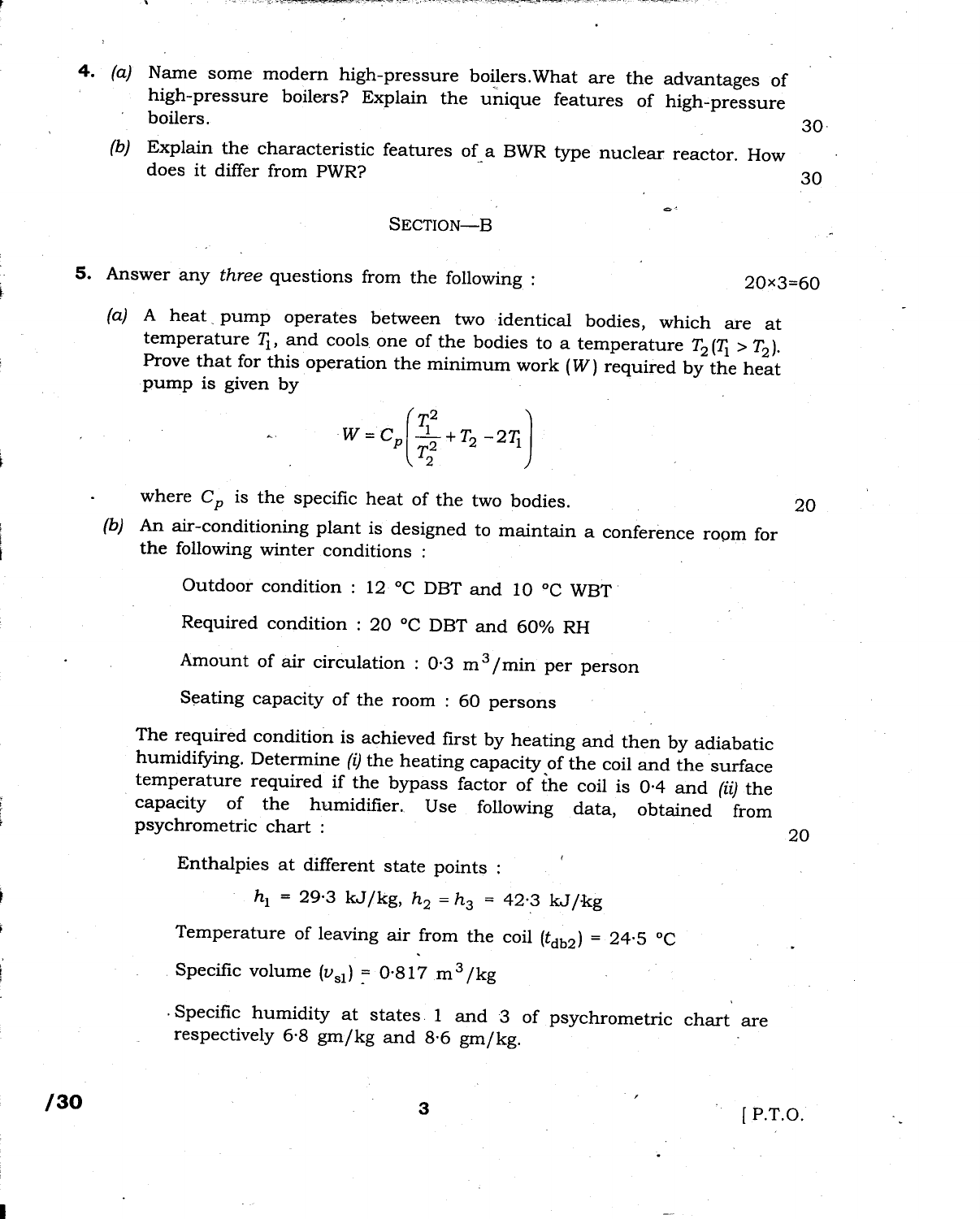- $(c)$  (i) Explain the distinguishing features from which a person can identify a 2-stroke engine from a 4-stroke engine without opening the engine. <sup>10</sup>
	- (ii) What is diesel knock? How does it differ from the knocking phenomenon of an SI engine? 10
- (d) A mild steel tank of wall thickness 10 mm contains water at 90  $^{\circ}$ C when the atmospheric temperature is'15 "C. The thermal conductivity of mild steel is 50 W/m-K, and the heat-transfer coeflicient for the inside and outside of the tank are 2800 W/m<sup>2</sup>-K and 11 W/m<sup>2</sup>-K, respectively. Calculate -
	- $(i)$  the rate of heat loss per unit area of tank surface;
	- $(iii)$  the temperature of the outside surface of the tank.  $20$
- 6. (a) A generating unit of 10 MW capacity supplies the following loads :
	- $(i)$  Domestic consumer load with maximum demand of 6 MW at a load factor of 20%
	- (ii) Small industries load with maximum demand of 36 MW at a load factor of 50%
	- (iii) Streetlight load with maximum demand of 4OO kW at 3O% load factor

Find the overall cost of energy per kWh for each type of consumer using the following data :  $40$ 

Capital cost of the plant =  $\bar{e}$  10,000.00 per year

Total running cost =  $\bar{\tau}$  36,00000.00 per year

Annual rate of interest and depreciation on capital cost =  $10\%$ 

(b) The following results were obtained during a test of an SI engine :

Indicated power =  $30$  kW

Brake power =  $26$  kW

Engine rpm  $= 1000$ 

Fuel per brake-power hour =  $0.25$  kg

Calorific value of the fuel =  $43900 \text{ kJ/kg}$ 

Calculate indicated thermal efficiency, brake thermal efficiency and mechanical efficiency of the engine. 20 and 20 and 20 and 20 and 20 and 20 and 20 and 20 and 20 and 20 and 20 and 20 and 20 and 20 and 20 and 20 and 20 and 20 and 20 and 20 and 20 and 20 and 20 and 20 and 20 and 20 and 20